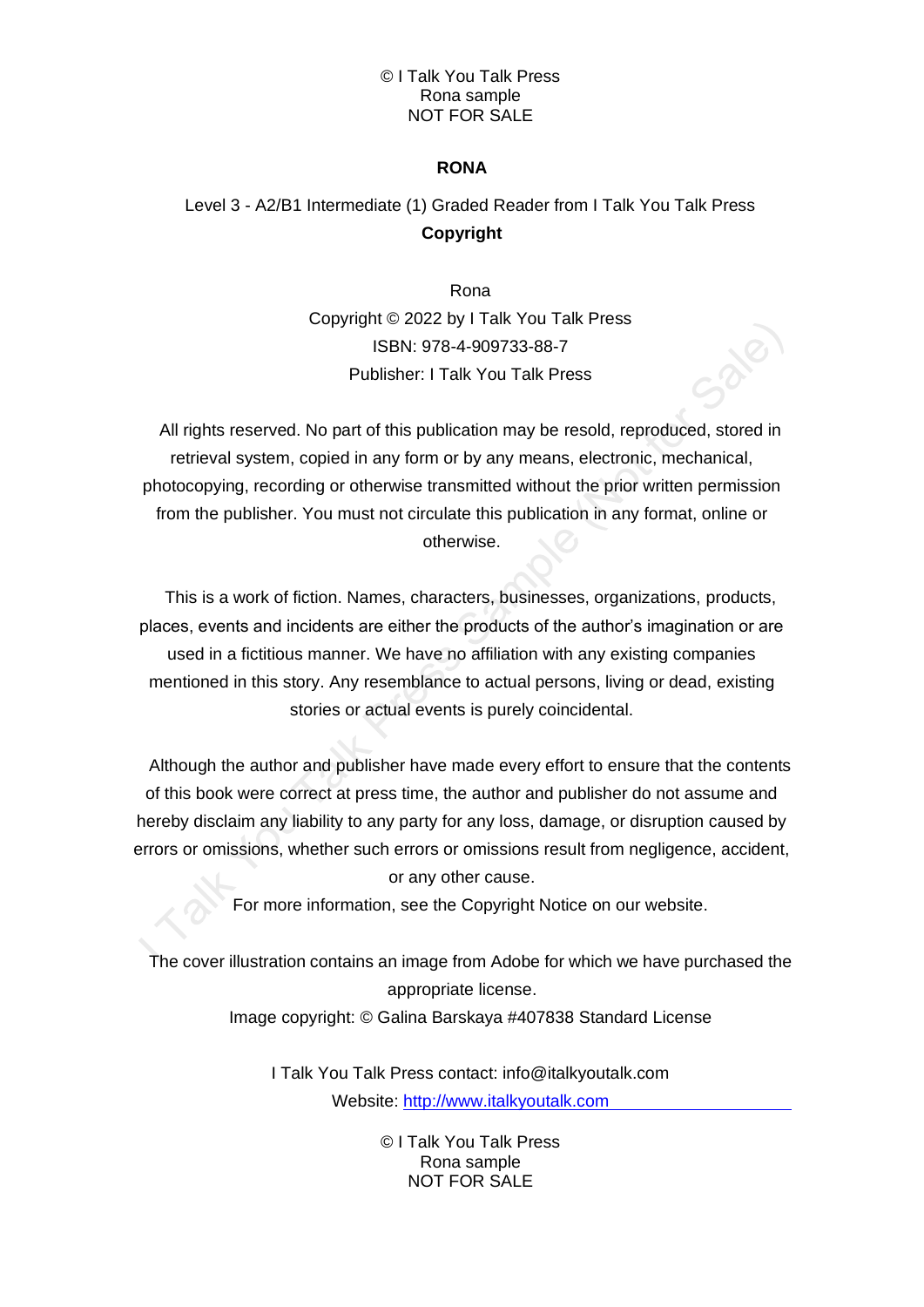#### © I Talk You Talk Press Rona sample NOT FOR SALE

#### **Chapter One**

It was Tuesday. Rona was waiting for her husband, Amanc, to come home from work. She had fed the children, and they were watching television. Amanc's meal was ready to serve. He would be tired, and he would have less than an hour to eat his meal and say goodnight to his sons, before he went out to deliver pizzas.

Rona was worried. This morning, a letter had arrived. It was for her husband. It looked important. Life here was good. It was better for their sons than in their home country or in the refugee camp. Her husband worked very hard. He had two jobs. He always said, 'In this country we have a future!'

Amanc was always cheerful. He was positive about their life and about their future, but Rona worried. "What will happen if we cannot stay here? What if they tell us we have to leave?" she often asked Amanc.

Amanc always laughed. "You worry too much. We are safe here."

But today, there was the letter. It was on the table waiting for Amanc to open it and read it.

"Rona! Rona! I'm home!" Amanc was coming into the tiny kitchen. "The boss was pleased with me today! Maybe I can ask him for more money. What did you cook? It smells good!"

He hurried through the kitchen and into their bedroom. Rona had left his uniform for the pizza restaurant on the bed. She heard Amanc taking a shower. Soon, Amanc was back in the kitchen. Rona put his food on the table.

"That letter came today. I think it is important." She pointed to the letter. "Please open it. It makes me nervous."

"OK."

Amanc opened the letter and ate with one hand while he read it. Rona watched his face. He was such a happy man, but something in the letter made him look very old and very sad.

Rona was so frightened, she couldn't breathe.

Amanc stopped eating. He put his head in his hands. "I can't believe it!" he said. "What is it? Tell me!" Rona wanted to scream.

"The letter is from a lawyer. It says that my grandfather's brother, my great-uncle, died three months ago. It seems the lawyer was my great-uncle's friend. He knew my grandfather's name and the name of our village, but it still took him a long time to find

> © I Talk You Talk Press Rona sample NOT FOR SALE